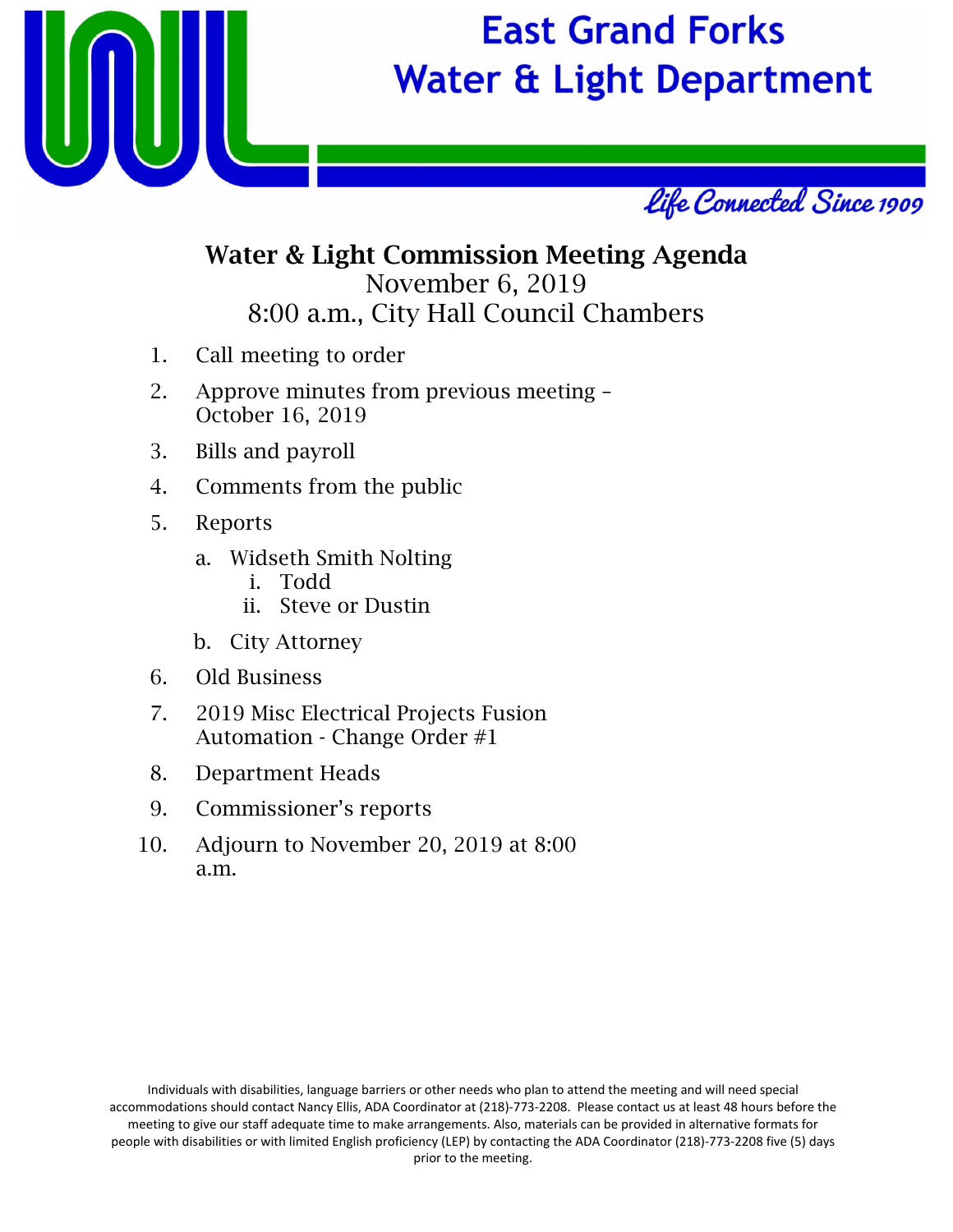Minutes of the regular meeting of the Water, Light, Power and Building Commission of the City of East Grand Forks, Minnesota held October 16, 2019 at 8:00 a.m in the City Council Chambers. Present: Gregoire, Quirk, Grinde, DeMers Absent: None

Also present: Ron Galstad, Keith Mykleseth, Brian Johnson, Jeff Olson, Steve Emery, Todd Forster, Todd Grabanski, Kevin Hatcher, Corey Thompson, and Karla Anderson.

It was moved by Commissioner Grinde seconded by Commissioner Quirk that the minutes of the previous regular meeting of October 2, 2019 be approved as read. Voting Aye: Gregoire, Quirk, Grinde, DeMers Voting Nay: None

It was moved by Commissioner Quirk seconded by Commissioner Grinde to authorize the Secretary to issue payment of the recommended bills and payroll in the amount of \$1,266,811.22. Voting Aye: Gregoire, Quirk, Grinde, DeMers Voting Nay: None

It was moved by Commissioner Quirk seconded by Commissioner Grinde to adjourn at 8:40 a.m. to the next regular meeting on November 6, 2019 at 8:00 am. Aye: Gregoire, Quirk, Grinde, DeMers Nay: None

> Lori Maloney **Secretary**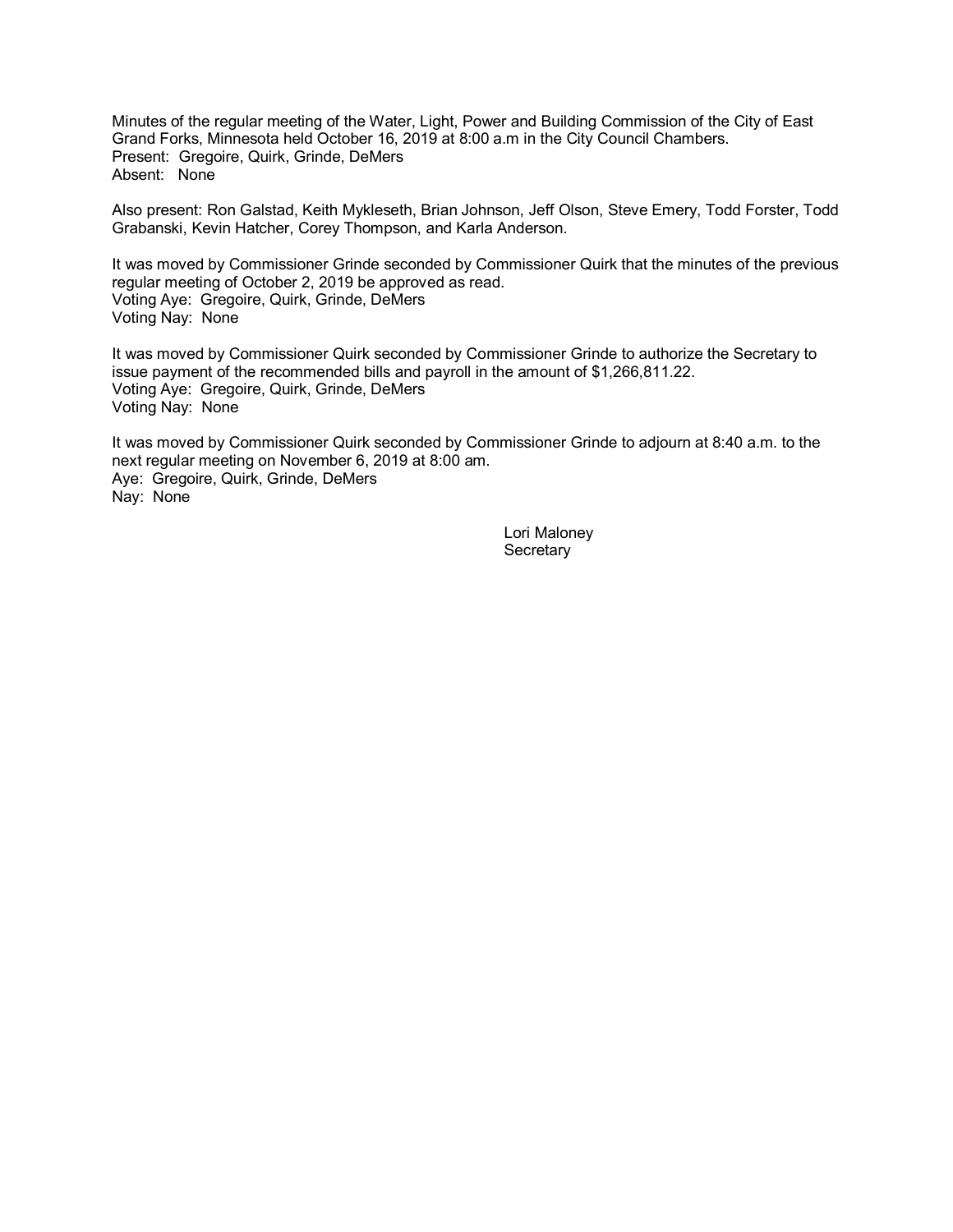## Accounts Payable

#### Check Register Totals Only

Printed: 10/29/2019 - 9:08 AM User: khatcher



# **City of East Grand Forks**

P. O. Box 373 East Grand Forks, MN 56721 (218) 773-2483

| <b>Check</b> | Date       | Vendor No     | <b>Vendor Name</b>                | <b>Amount</b> | <b>Voucher</b> |
|--------------|------------|---------------|-----------------------------------|---------------|----------------|
| 515127       | 10/29/2019 | <b>WAP500</b> | Western Area Power Administration | 145,994.51    | 0              |
|              |            |               | Check Total:                      | 145,994.51    |                |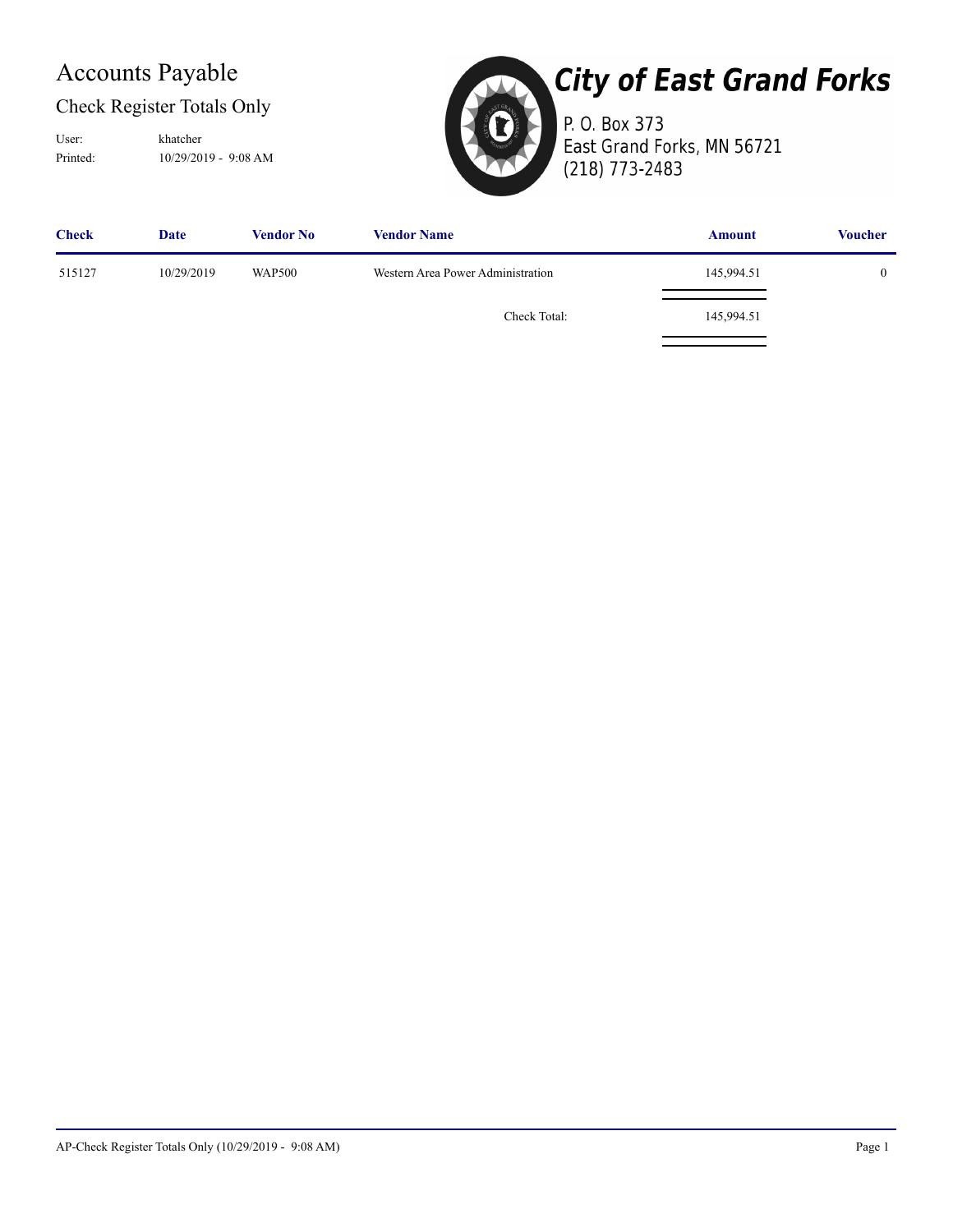## Accounts Payable

#### Check Register Totals Only

Printed: 11/4/2019 - 1:54 PM User: khatcher



P. O. Box 373 East Grand Forks, MN 56721 (218) 773-2483

| Check  | <b>Date</b> | <b>Vendor No</b> | <b>Vendor Name</b>                   | <b>Amount</b> | <b>Voucher</b>   |
|--------|-------------|------------------|--------------------------------------|---------------|------------------|
| 515128 | 11/06/2019  | <b>ACM502</b>    | Acme Electric Companies              | 24.65         | $\boldsymbol{0}$ |
| 515129 | 11/06/2019  | UB*01035         | Mohamed A Aden                       | 68.86         | $\boldsymbol{0}$ |
| 515130 | 11/06/2019  | <b>ADV501</b>    | <b>Advanced Business Methods</b>     | 67.58         | $\boldsymbol{0}$ |
| 515131 | 11/06/2019  | <b>ALT501</b>    | Altec Industries Inc                 | 1,282.71      | $\boldsymbol{0}$ |
| 515132 | 11/06/2019  | AWW503           | American Water Works Association     | 790.00        | $\boldsymbol{0}$ |
| 515133 | 11/06/2019  | <b>AME505</b>    | American Welding & Gas, Inc.         | 3,030.66      | $\boldsymbol{0}$ |
| 515134 | 11/06/2019  | <b>AME501</b>    | AmeriPride Services Inc              | 343.48        | $\boldsymbol{0}$ |
| 515135 | 11/06/2019  | UB*01030         | Kyle Bagley                          | 151.22        | $\boldsymbol{0}$ |
| 515136 | 11/06/2019  | UB*01024         | <b>Brianna Battles</b>               | 187.04        | $\boldsymbol{0}$ |
| 515137 | 11/06/2019  | UB*01033         | Landon B Beck                        | 124.42        | $\boldsymbol{0}$ |
| 515138 | 11/06/2019  | <b>BIG501</b>    | Big Jim's East Side Tire             | 50.43         | $\boldsymbol{0}$ |
| 515139 | 11/06/2019  | <b>BON560</b>    | Shelly Bondy                         | 250.00        | $\boldsymbol{0}$ |
| 515140 | 11/06/2019  | <b>BOR501</b>    | Border States Electric Supply        | 469.15        | $\boldsymbol{0}$ |
| 515141 | 11/06/2019  | <b>BRY561</b>    | Jared Bryl                           | 500.00        | $\boldsymbol{0}$ |
| 515142 | 11/06/2019  | <b>BUS501</b>    | <b>Business Essentials</b>           | 69.64         | $\boldsymbol{0}$ |
| 515143 | 11/06/2019  | <b>CAN501</b>    | Cannon Technologies Inc              | 53,682.44     | $\boldsymbol{0}$ |
| 515144 | 11/06/2019  | DAK502           | Dakota Supply Group                  | 442.06        | $\boldsymbol{0}$ |
| 515145 | 11/06/2019  | <b>DEM560</b>    | Dennis DeMers                        | 500.00        | $\boldsymbol{0}$ |
| 515146 | 11/06/2019  | <b>DIA501</b>    | Diamond Cleaning Supply              | 36.99         | $\boldsymbol{0}$ |
| 515147 | 11/06/2019  | UB*01025         | Abdihakim Dirie                      | 111.38        | $\boldsymbol{0}$ |
| 515148 | 11/06/2019  | EAG501           | Eagle Electric                       | 7,262.11      | $\boldsymbol{0}$ |
| 515149 | 11/06/2019  | <b>EGF501</b>    | <b>EGF City</b>                      | 104,229.47    | $\boldsymbol{0}$ |
| 515150 | 11/06/2019  | <b>EGF560</b>    | EGF Family Service Center            | 240.00        | $\boldsymbol{0}$ |
| 515151 | 11/06/2019  | <b>EXP501</b>    | Exponent                             | 739.74        | $\bf{0}$         |
| 515152 | 11/06/2019  | <b>GFT501</b>    | GF Thur-O-Clean                      | 962.69        | $\boldsymbol{0}$ |
| 515153 | 11/06/2019  | GOP501           | Gopher State One-Call                | 216.00        | $\boldsymbol{0}$ |
| 515154 | 11/06/2019  | <b>GRA507</b>    | Grainger                             | 102.12        | $\boldsymbol{0}$ |
| 515155 | 11/06/2019  | <b>GRA505</b>    | Graymont (WI) LLC                    | 6,066.36      | $\boldsymbol{0}$ |
| 515156 | 11/06/2019  | <b>HAL500</b>    | Halstad Telephone Company            | 1,460.77      | $\boldsymbol{0}$ |
| 515157 | 11/06/2019  | <b>IHM500</b>    | iHeartMedia                          | 539.00        | $\boldsymbol{0}$ |
| 515158 | 11/06/2019  | <b>INT503</b>    | Integrated Process Solutions Inc     | 2,182.10      | $\boldsymbol{0}$ |
| 515159 | 11/06/2019  | UB*01028         | Yassin Issaq                         | 119.75        | $\boldsymbol{0}$ |
| 515160 | 11/06/2019  | UB*01027         | Adar Jumaale                         | 32.11         | $\boldsymbol{0}$ |
| 515161 | 11/06/2019  | UB*01029         | Phillip Klejwa                       | 128.24        | $\boldsymbol{0}$ |
| 515162 | 11/06/2019  | UB*01026         | Ifrah Koreye                         | 127.23        | $\boldsymbol{0}$ |
| 515163 | 11/06/2019  | <b>LEA502</b>    | League of MN Cities                  | 1,293.75      | $\boldsymbol{0}$ |
| 515164 | 11/06/2019  | LIT502           | Lithia Motors Support Services       | 54.89         | $\bf{0}$         |
| 515165 | 11/06/2019  | LOC501           | Locators & Supplies Inc              | 1,329.22      | $\boldsymbol{0}$ |
| 515166 | 11/06/2019  | MID502           | Midwest Refrigeration                | 837.90        | $\boldsymbol{0}$ |
| 515167 | 11/06/2019  | MOO501           | Moorhead Electric Inc                | 8,892.66      | $\boldsymbol{0}$ |
| 515168 | 11/06/2019  | <b>NOR507</b>    | Northdale Oil                        | 3,026.41      | $\boldsymbol{0}$ |
| 515169 | 11/06/2019  | <b>NOY561</b>    | <b>Richard Noyes</b>                 | 1,000.00      | $\bf{0}$         |
| 515170 | 11/06/2019  | <b>PET560</b>    | Brian & Vanessa Peterson             | 500.00        | $\bf{0}$         |
| 515171 | 11/06/2019  | UB*01031         | Makayla D Platt                      | 119.81        | $\bf{0}$         |
| 515172 | 11/06/2019  | <b>POL504</b>    | Polk County Recorder                 | 20.00         | $\mathbf{0}$     |
| 515173 | 11/06/2019  | <b>POR501</b>    | Porta-Mix Concrete Inc               | 113.54        | $\bf{0}$         |
| 515174 | 11/06/2019  | POW501           | Power Equipment Shop                 | 111.37        | $\boldsymbol{0}$ |
| 515175 | 11/06/2019  | POW502           | Powerplan OIB                        | 71.48         | $\boldsymbol{0}$ |
| 515176 | 11/06/2019  | <b>PRO502</b>    | Project Energy Savers LLC            | 617.50        | $\bf{0}$         |
| 515177 | 11/06/2019  | <b>RMB500</b>    | RMB Environmental Laboratories, Inc. | 110.00        | $\boldsymbol{0}$ |

AP-Check Register Totals Only (11/04/2019 - 1:54 PM) Page 1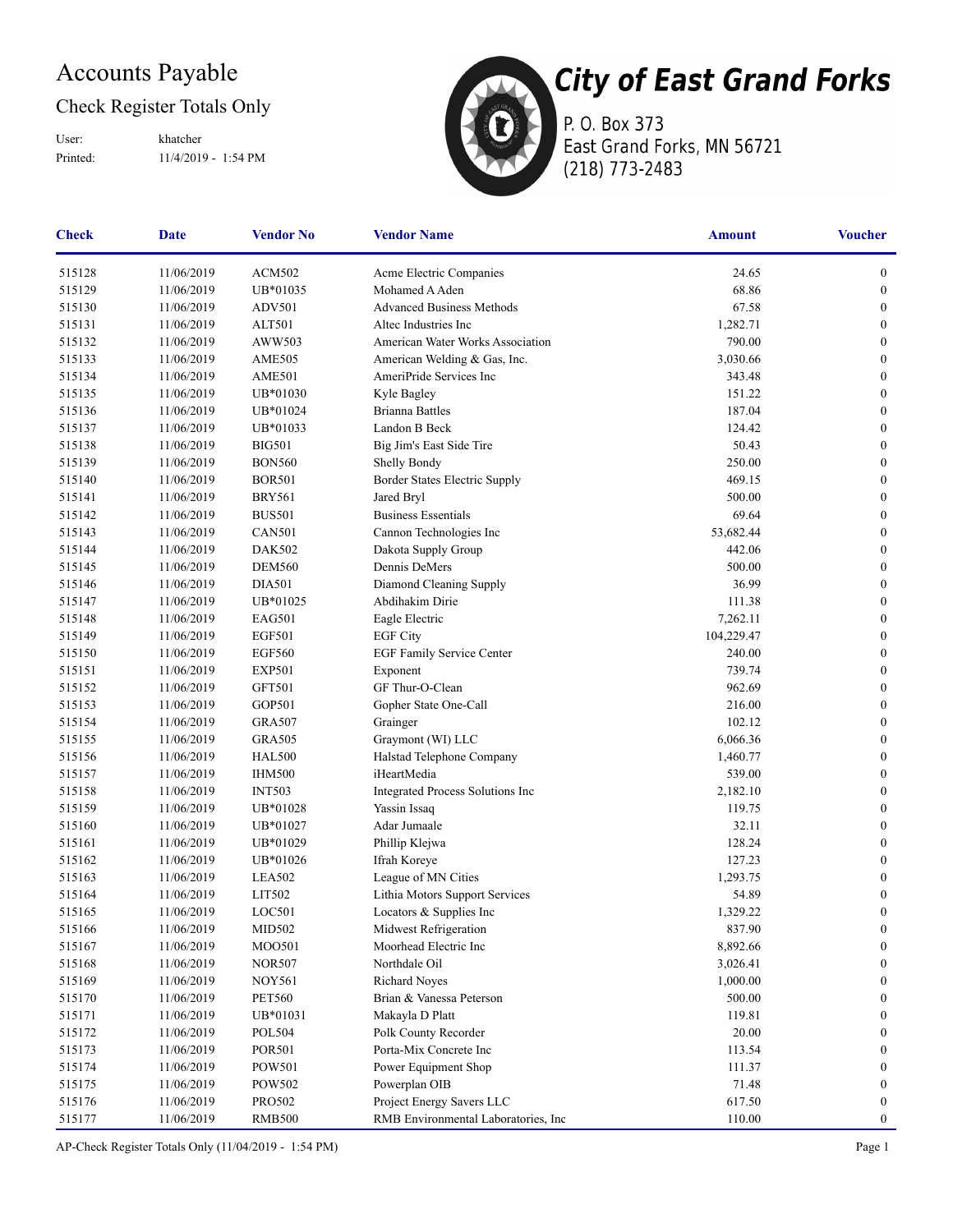| <b>Check</b> | <b>Date</b> | <b>Vendor No</b> | <b>Vendor Name</b>                | <b>Amount</b> | <b>Voucher</b> |
|--------------|-------------|------------------|-----------------------------------|---------------|----------------|
| 515178       | 11/06/2019  | UB*01032         | <b>Austin M Roberts</b>           | 90.81         | $\theta$       |
| 515179       | 11/06/2019  | <b>NUG501</b>    | Springbrook Nat'l User Group      | 175.00        | $\Omega$       |
| 515180       | 11/06/2019  | UB*01034         | Kyle S Stender                    | 81.69         | $\theta$       |
| 515181       | 11/06/2019  | STO567           | Cheryl Storbakken                 | 210.00        | $\theta$       |
| 515182       | 11/06/2019  | <b>STU501</b>    | Stuart C Irby Co                  | 508.72        | $\Omega$       |
| 515183       | 11/06/2019  | <b>CHA502</b>    | The Chamber of EGF/GF             | 40.00         | $\Omega$       |
| 515184       | 11/06/2019  | <b>TOS502</b>    | Toshiba Financial Services        | 559.38        | $\Omega$       |
| 515185       | 11/06/2019  | <b>USB502</b>    | US Bank Corporate Payment Systems | 10,891.52     | $\Omega$       |
| 515186       | 11/06/2019  | <b>VER500</b>    | Verizon Wireless                  | 279.61        | $\theta$       |
| 515187       | 11/06/2019  | <b>WAT501</b>    | Water & Light Department          | 14,467.49     | $\Omega$       |
| 515188       | 11/06/2019  | <b>WAT500</b>    | Water Smith Inc.                  | 32,589.00     | $\Omega$       |
| 515189       | 11/06/2019  | WID501           | Widseth Smith Nolting & Assoc Inc | 34,152.74     | $\Omega$       |
| 515190       | 11/06/2019  | <b>XCE501</b>    | Xcel Energy                       | 52.84         | $\theta$       |
|              |             |                  | Check Total:                      | 298,787.73    |                |

AP-Check Register Totals Only (11/04/2019 - 1:54 PM) Page 2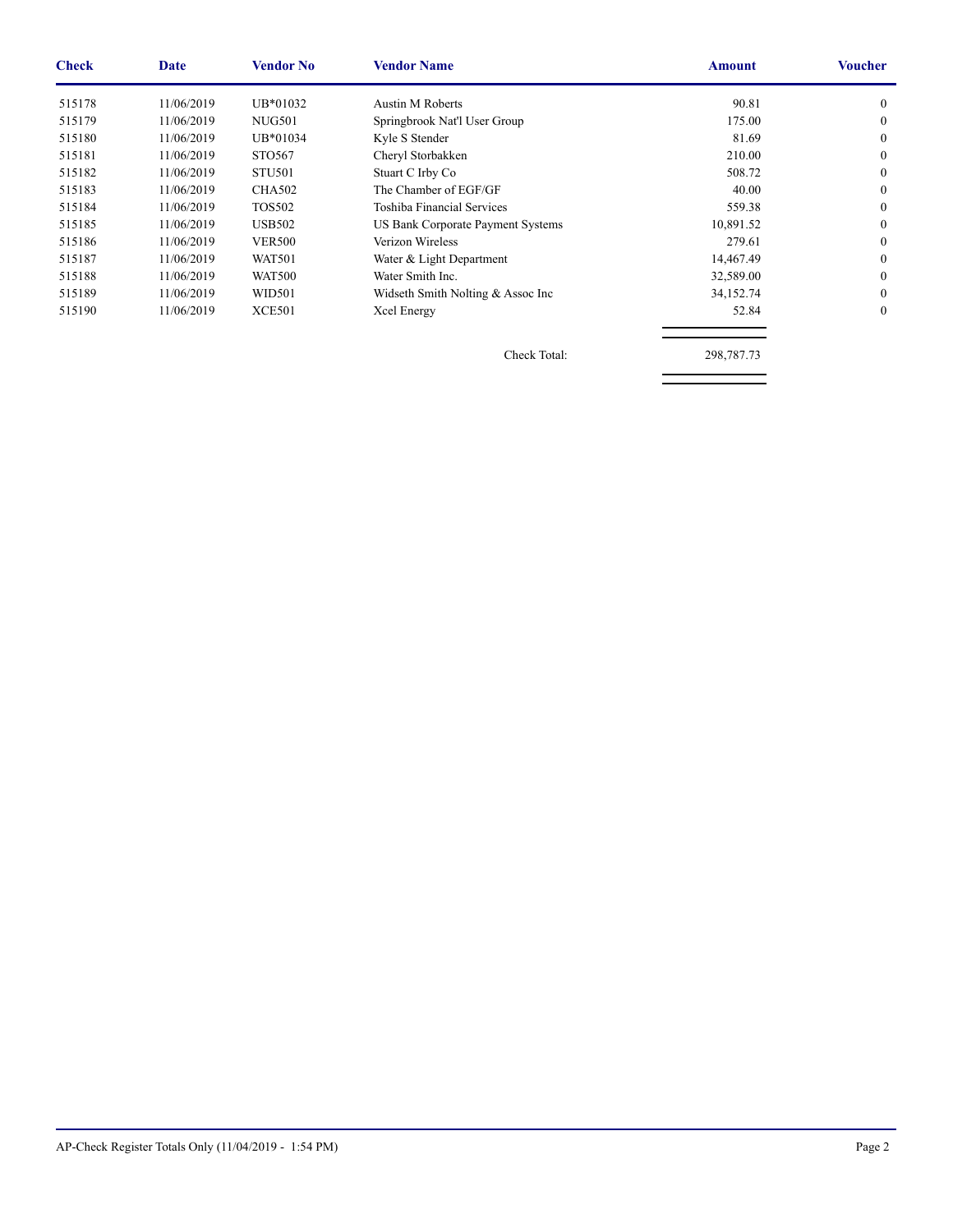|                   | Transaction Detail - Summary |                     |            |                                                                        |                                     |                                        |                                               |                        |                 |                               |                     | Report Date: 10/31/2019             |  |
|-------------------|------------------------------|---------------------|------------|------------------------------------------------------------------------|-------------------------------------|----------------------------------------|-----------------------------------------------|------------------------|-----------------|-------------------------------|---------------------|-------------------------------------|--|
| <b>Trans Date</b> | Posting<br>Date              | <b>MCCG</b><br>Code | <b>MCC</b> | Category Code<br>Description<br>Merchant                               | Merchant<br>Name                    | <b>State/Province</b><br>chant<br>Neri | Number (TIN)<br>Taxpayer ID                   | Amount<br><b>Trans</b> | Posting<br>Type | Purchase ID                   | <b>Trans Status</b> | <b>Disputed Status</b>              |  |
|                   |                              |                     |            | Optional 2:<br>Name: BRIANNA M FEIL Account Number: **8731 Optional 1: | Replacement<br>Lost/Stolen Account: | Account:                               | <b>Billing Type: Centrally Billed Account</b> |                        |                 |                               |                     |                                     |  |
| 09/24/2019        | 09/26/2019                   | 240498              | 2741       | PUBLISHING/PRINTING                                                    | DAYDREAMS SPECIALTIES               | ę                                      | ↮<br>464456733                                | 53.63                  | Memo            |                               | Not Reviewed        | $\frac{1}{2}$                       |  |
|                   |                              |                     |            | Name: TODD GRABANSKI Account Number: **6344 Optional 1: Optional 2:    | Lost/Stolen Account:                | Replacement Account:                   | Billing Type: Centrally Billed Account        |                        |                 |                               |                     |                                     |  |
| 10/16/2019        | 10/17/2019                   | 240499              | 9402       | POSTAGE STAMPS                                                         | USPS PO 2626700798                  | $\leq$                                 | 941308560                                     | 58.05                  | Memo            | None                          | Not Reviewed        | $\frac{1}{2}$                       |  |
|                   |                              |                     |            | Name: KEVIN HATCHER Account Number: **3325 Optional 1: Optional 2:     | Replacement<br>Lost/Stolen Account: | Account:                               | Billing Type: Centrally Billed Account        |                        |                 |                               |                     |                                     |  |
| 09/23/2019        | 09/24/2019                   | 240491              | 8699       | MEMBERSHIP                                                             | FORX BUILDERS ASSOCIAT              | $\frac{1}{2}$                          | 450355339                                     | 30.00                  | <u>Memo</u>     | 52080960                      | Not Reviewed        | $\frac{1}{2}$                       |  |
|                   |                              |                     |            | <b>ORGANIZATIONS</b>                                                   |                                     |                                        |                                               |                        |                 |                               |                     |                                     |  |
| 09/25/2019        | 09/26/2019                   | 240498              | 7311       | ADVERTISING SERVICES                                                   | FACEBK L6ESTNE7E2                   | $\mathcal{L}$                          | 201665019                                     | 50.00                  | Memo            | 420429000200589               | Not Reviewed        | $\frac{1}{2}$                       |  |
| 10/08/2019        | 10/08/2019                   | 240498              | 7311       | ADVERTISING SERVICES                                                   | FACEBK RBFWCPA7E2                   | g                                      | 201665019                                     | 35.16                  | Memo            | 420429000200589               | Not Reviewed        | $\stackrel{\mathtt{o}}{\mathsf{z}}$ |  |
| 10/09/2019        | 10/10/2019                   | 240507              | 5411       | GROCERY                                                                | HUGOS #5                            | $\leq$                                 | 450273731                                     | 46.19                  | <b>Memo</b>     | 06884680004VPRY702<br>6174119 | Not Reviewed        | $\frac{1}{2}$                       |  |
| 10/10/2019        | 10/11/2019                   | 240507              | 5411       | STORES, SUPERMARK<br>GROCERY                                           | HUGOS #5                            | $\leq$                                 | 450273731                                     | 18.96                  | Memo            | 06884680004VPRY702            | Not Reviewed        | $\frac{1}{2}$                       |  |
|                   |                              |                     |            | STORES, SUPERMARK                                                      |                                     |                                        |                                               |                        |                 | 6350558                       |                     |                                     |  |
| 10/11/2019        | 10/14/2019                   | 240507              | 5411       | GROCERY                                                                | HUGOS #5                            | $\leq$                                 | 450273731                                     | 9.98                   | <u>Memo</u>     | 06884680004VPRY702            | Not Reviewed        | $\stackrel{\circ}{\simeq}$          |  |
|                   |                              |                     |            | STORES, SUPERMARK                                                      |                                     |                                        |                                               |                        |                 | 6669386                       |                     |                                     |  |
| 10/14/2019        | 10/15/2019                   | 240507              | 5411       | GROCERY                                                                | HUGOS #5                            | $\leq$                                 | 450273731                                     | 8.78                   | <u>Memo</u>     | 06884680004VPRY702            | Not Reviewed        | $\frac{\circ}{\mathsf{Z}}$          |  |
|                   |                              |                     |            | STORES, SUPERMARK                                                      |                                     |                                        |                                               |                        |                 | 5989594                       |                     |                                     |  |
| 10/15/2019        | 10/16/2019                   | 240498              | 7311       | ADVERTISING SERVICES                                                   | FACEBK KY9U9M2P52                   | రే                                     | 201665019                                     | 15.00                  | <u>Memo</u>     | 420429000200589               | Not Reviewed        | $\frac{1}{2}$                       |  |
| 10/15/2019        | 10/16/2019                   | 240491              | 9399       | GOVERNMENT                                                             | SECRETARY OF STATE                  | $\frac{2}{5}$                          | 416007162                                     | 120.00                 | Memo            | MN8OSS001813709               | Not Reviewed        | $\frac{1}{2}$                       |  |
|                   |                              |                     |            | SERVICES-OTHER                                                         |                                     |                                        |                                               |                        |                 |                               |                     |                                     |  |
| 10/17/2019        | 10/18/2019                   | 240491              | 8641       | CIVIC/SOCIAL/FRATERNAL                                                 | THE CHAMBER GRAND                   | $\overline{z}$                         |                                               | 20.00                  | Memo            | 1971406726                    | Not Reviewed        | $\frac{1}{2}$                       |  |
|                   |                              |                     |            |                                                                        | FOR                                 |                                        |                                               |                        |                 |                               |                     |                                     |  |

Transaction Detail - Summary / KHatcher25 / 10/31/2019 10:25:39 Page 1 Transaction Detail - Summary / KHatcher25 / 10/31/2019 10:25:39

City of East Grand Forks<br>Report Date: 10/31/2019 City of East Grand Forks Report Date: 10/31/2019

Page 1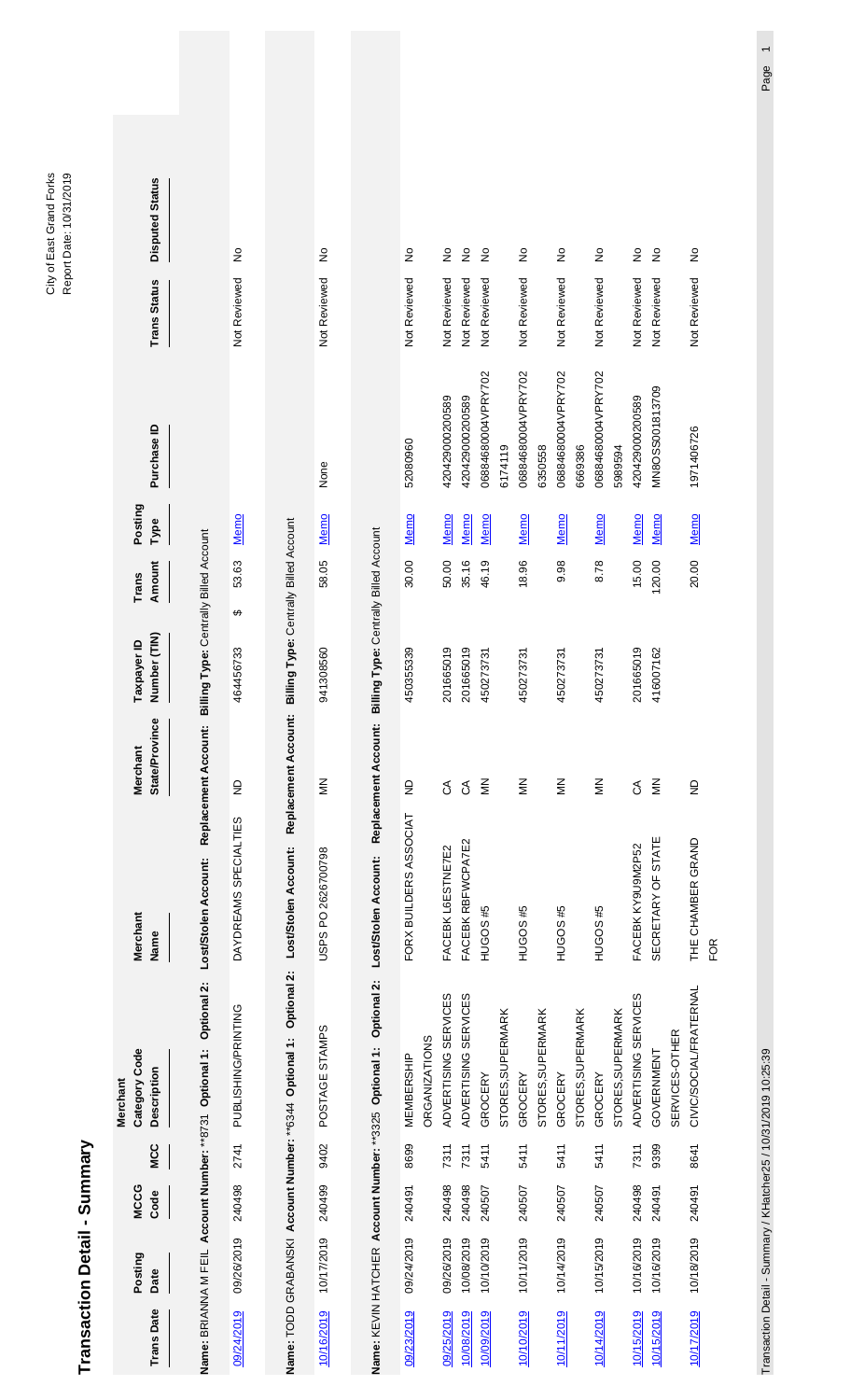|                                           | Transaction Detail - Summary                         |                     |              |                                                                             |                                                     |                            |                                                             |                 |                 |                                        |                              | Nobel Done Torrent Library                  |  |
|-------------------------------------------|------------------------------------------------------|---------------------|--------------|-----------------------------------------------------------------------------|-----------------------------------------------------|----------------------------|-------------------------------------------------------------|-----------------|-----------------|----------------------------------------|------------------------------|---------------------------------------------|--|
| $\boldsymbol{\omega}$<br><b>Trans Dat</b> | Posting<br>Date                                      | <b>MCCG</b><br>Code | <b>MCC</b>   | Category Code<br><b>Description</b><br>Merchant                             | Merchant<br>Name                                    | State/Province<br>Merchant | Number (TIN)<br>Taxpayer ID                                 | Amount<br>Trans | Posting<br>Type | Purchase ID                            | <b>Trans Status</b>          | <b>Disputed Status</b>                      |  |
|                                           |                                                      |                     |              | Optional 2:<br>Name: BRIAN JOHNSON Account Number: **2647 Optional 1:       | Lost/Stolen Account:                                | Replacement Account:       | Billing Type: Centrally Billed Account                      |                 |                 |                                        |                              |                                             |  |
| တ၊<br>10/11/201                           | 10/14/2019                                           | 240493              | 3562         | COMFORT INNS                                                                | COMFORT INN PLYMOUTH                                | $\leq$                     | ↮<br>411896020                                              | 189.26          | <b>Memo</b>     | 651411413-GUEST                        | Not Reviewed                 | $\frac{1}{2}$                               |  |
|                                           |                                                      |                     |              | Name: KRIS KOVAR Account Number: **9796 Optional 1: CITY OF EGF Optional 2: | Lost/Stolen Account:                                |                            | Replacement Account: Billing Type: Centrally Billed Account |                 |                 |                                        |                              |                                             |  |
| 10/09/2019                                | 10/10/2019                                           | 240499              | 5942         | BOOK STORES                                                                 | US*XT0GG5YD3<br>AMZN MKTP                           | $\leq$                     | 911986545                                                   | 21.38           | <u>Memo</u>     | 111-7298783-48202                      | Not Reviewed                 | $\frac{1}{2}$                               |  |
|                                           |                                                      |                     |              | Name: KEITH MYKLESETH Account Number: ** 9721 Optional 1: Optional 2:       | Lost/Stolen Account:                                | Replacement Account:       | Billing Type: Centrally Billed Account                      |                 |                 |                                        |                              |                                             |  |
| 09/24/2019                                | 09/26/2019                                           | 240493              | 3501         | HOLIDAY INNS                                                                | HOLIDAY INN EXPRESS                                 | $\leq$                     | 204318385                                                   | 103.75          | <u>Memo</u>     | 1745688                                | Not Reviewed                 | $\frac{1}{2}$                               |  |
|                                           | Name: JEFF OLSON Account Number: ** 9754 Optional 1: |                     |              | Optional 2:                                                                 | Replacement Account:<br>Lost/Stolen Account:        |                            | Billing Type: Centrally Billed Account                      |                 |                 |                                        |                              |                                             |  |
| வ<br>10/09/201                            | 10/11/2019                                           | 240491              | 4900         | UTILITIES-ELECTRIC, GAS,<br>$\leq$                                          | MINNESOTA MUNICIPAL UT                              | $\leq$                     | 410940881                                                   | 930.00          | Memo            | 2124558                                | Not Reviewed                 | $\frac{1}{2}$                               |  |
|                                           |                                                      |                     |              | Optional 2:<br>Name: MAREN SWINGEN Account Number: **9812 Optional 1:       | Lost/Stolen Account:                                | Replacement Account:       | Billing Type: Centrally Billed Account                      |                 |                 |                                        |                              |                                             |  |
| 10/04/2019<br>ி<br>10/10/201              | 10/07/2019<br>10/11/2019                             | 240499<br>240499    | 5942<br>5942 | <b>BOOK STORES</b><br><b>BOOK STORES</b>                                    | AMZN MKTP US*JH1QF8I23<br>US*TL1RU9VF3<br>AMZN MKTP | $\leq$<br>$\lesssim$       | 911986545<br>911986545                                      | 88.05<br>16.21  | Memo<br>Memo    | 111-2088233-46882<br>113-3602062-12554 | Not Reviewed<br>Not Reviewed | $\frac{1}{2}$<br>$\frac{\circ}{\mathsf{Z}}$ |  |
| வ<br>10/11/201                            | 10/14/2019                                           | 240499              | 5942         | <b>BOOK STORES</b>                                                          | AMAZON.COM*M48JV73C3<br><b>AMZN</b>                 | $\lesssim$                 | 911986545                                                   | 32.96           | <b>Memo</b>     | 113-5043383-39242                      | Not Reviewed                 | $\stackrel{\mathtt{o}}{z}$                  |  |
| 10/11/2019                                | 10/14/2019                                           | 240499              | 5942         | <b>BOOK STORES</b>                                                          | AMZN MKTP US*T15J95BQ3                              | $\leqslant$                | 911986545                                                   | 26.40           | <b>Memo</b>     | 113-3602062-12554                      | Not Reviewed                 | $\frac{1}{2}$                               |  |

Transaction Detail - Sumary / KHatcher25 / 10/31/2019 10:25:39 Page 2 Transaction Detail - Summary / KHatcher25 / 10/31/2019 10:25:39

City of East Grand Forks<br>Report Date: 10/31/2019 City of East Grand Forks Report Date: 10/31/2019

Page 2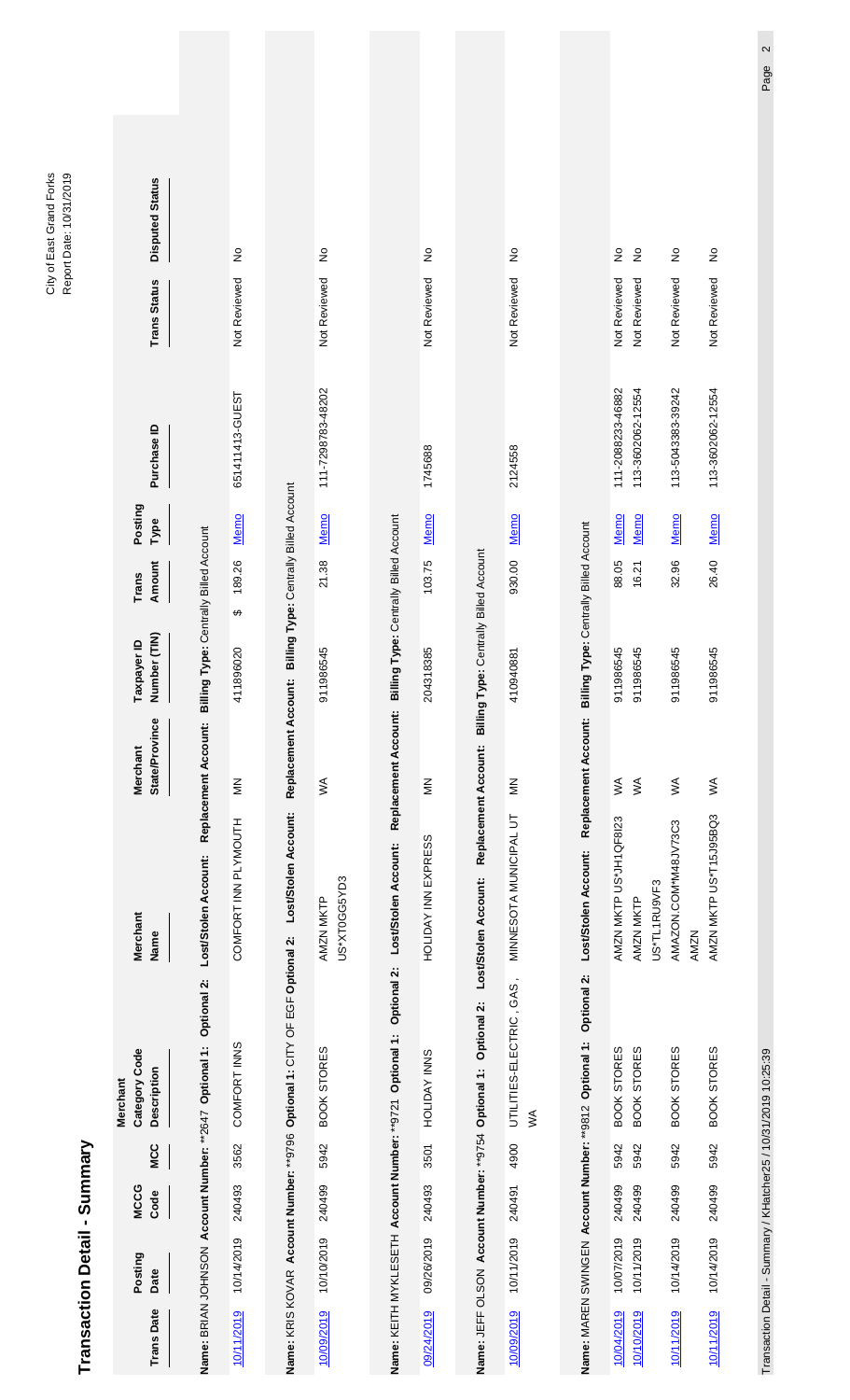| Transacti         | on Detail - Summary |                     |            |                                                                                                                                                      |                     |                            |                             |                 |                 |             |                     |                        |           |
|-------------------|---------------------|---------------------|------------|------------------------------------------------------------------------------------------------------------------------------------------------------|---------------------|----------------------------|-----------------------------|-----------------|-----------------|-------------|---------------------|------------------------|-----------|
| <b>Trans Date</b> | Posting<br>Date     | <b>MCCG</b><br>Code | <b>MCC</b> | Category Code<br>Description<br><b>Merchant</b>                                                                                                      | Merchant<br>Name    | State/Province<br>Merchant | Number (TIN)<br>Taxpayer ID | Amount<br>Trans | Posting<br>Туре | Purchase ID | <b>Trans Status</b> | <b>Disputed Status</b> |           |
|                   |                     |                     |            | Name: COREY THOMPSON Account Number: **9747 Optional 1: Optional 2: Lost/Stolen Account: Replacement Account: Billing Type: Centrally Billed Account |                     |                            |                             |                 |                 |             |                     |                        |           |
| 10/03/2019        | 10/03/2019 240498   |                     | 7399       | BUSINESS SERVICES<br>-OTHER                                                                                                                          | AMAZON WEB SERVICES | Ş                          | ↮<br>204938068              | 3.38            | Memo            | 261406048   | Not Reviewed        | $\frac{1}{2}$          |           |
| 10/15/2019        | 10/16/2019          | 240497              | 5969       | OTHER DIRECT MARKETER                                                                                                                                | SERVERS DIRECT LLC  | $\leq$                     |                             | 8,974.38 Memo   |                 | N530330123  | Not Reviewed        | $\frac{1}{2}$          |           |
| 10/17/2019        | 10/18/2019          | 240507              | 5045       | WHOLESALE COMPUTERS/                                                                                                                                 | VITELITY            | $\leq$                     | 411624131                   | 40.00           | Memo            | 71085155    | Not Reviewed        | ş                      |           |
| Total Number      | of Records:         | 23                  |            |                                                                                                                                                      |                     |                            |                             |                 |                 |             |                     |                        |           |
| Total             |                     |                     |            |                                                                                                                                                      |                     |                            |                             | \$10,891.52     |                 |             |                     |                        |           |
|                   |                     |                     |            |                                                                                                                                                      |                     |                            |                             |                 |                 |             |                     |                        |           |
|                   |                     |                     |            |                                                                                                                                                      |                     | End of Report              |                             |                 |                 |             |                     |                        |           |
|                   |                     |                     |            | Transaction Detail - Summary / KHatcher25 / 10/31/2019 10:25:39                                                                                      |                     |                            |                             |                 |                 |             |                     |                        | ო<br>Page |

City of East Grand Forks Report Date: 10/31/2019

City of East Grand Forks<br>Report Date: 10/31/2019

Page 3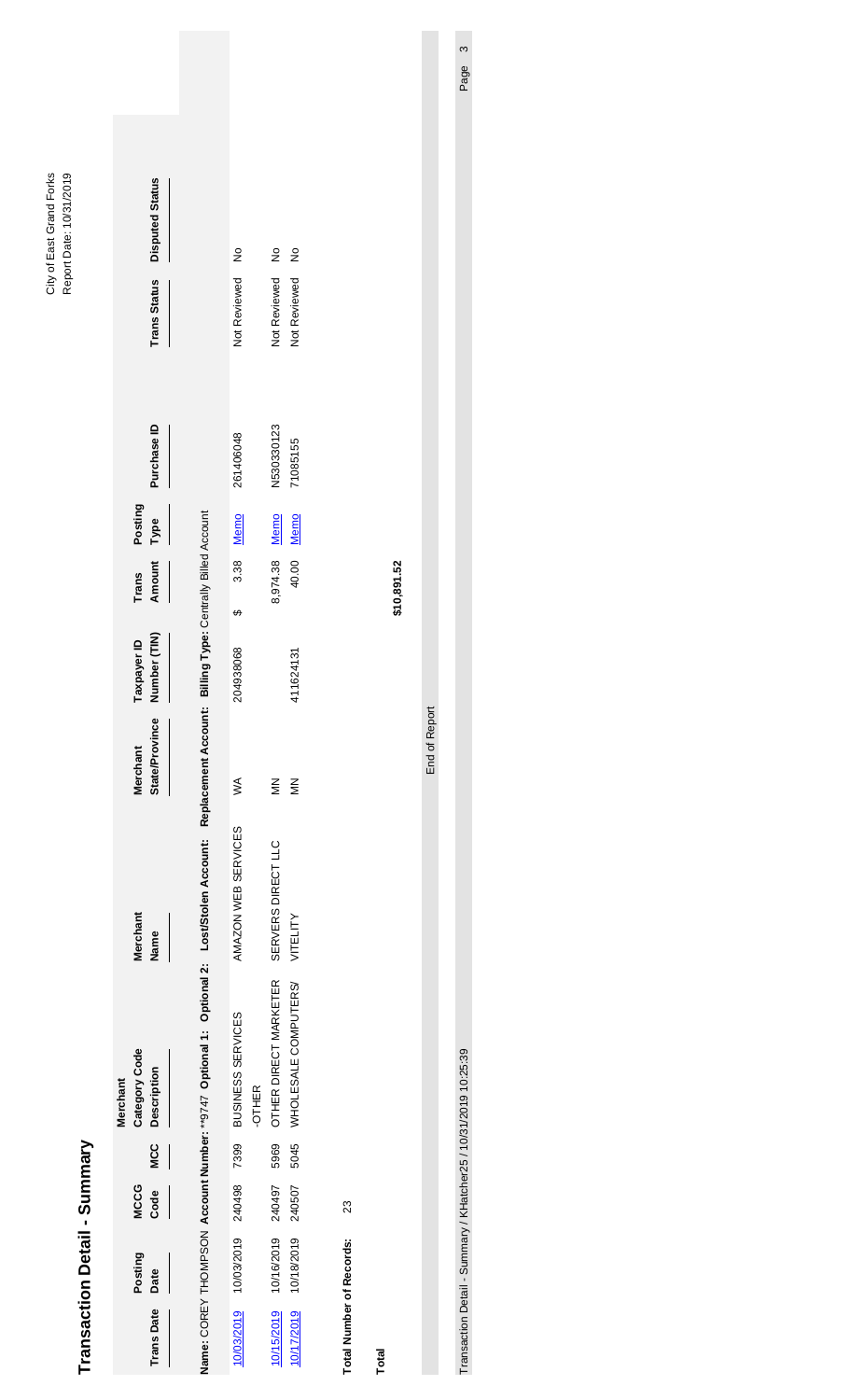#### **Rebates 11/6/19**

| Recycle                                           | Sauskojus                        | \$<br>50.00    |
|---------------------------------------------------|----------------------------------|----------------|
| Recycle                                           | Hayes                            | \$<br>50.00    |
| Recycle                                           | Sexton                           | \$<br>50.00    |
| AC Tune up                                        | Johnson                          | \$<br>60.00    |
| Refrigerator/Recycle                              | Skyberg                          | \$<br>125.00   |
| Dishwasher/Refrigerator                           | King                             | \$<br>125.00   |
| Refrigerator/Recycle                              | Manz                             | \$<br>125.00   |
| Freezer/Dishwasher/Recycle                        | Corbett                          | \$<br>175.00   |
| AC Tune up/ECM                                    | Storbakken                       | \$<br>210.00   |
| Commercial Lighting - 2 Street Lights             | <b>EGF Family Service Center</b> | \$<br>240.00   |
| Top Load Washer/Freezer/Recycle/Water Heater      | <b>Bondy</b>                     | \$<br>250.00   |
| Weatherization- 1 Door/1 Storm Door               | <b>Bryl</b>                      | \$<br>500.00   |
| <b>Weatherization-12 Windows</b>                  | <b>DeMers</b>                    | \$<br>500.00   |
| Weatherization- 6 Windows/1 Door                  | Peterson                         | \$<br>500.00   |
| Weatherization- 2 Windows - 2 Properties (Duplex) | <b>Noyes</b>                     | \$<br>1,000.00 |

Total: **\$ 3,960.00**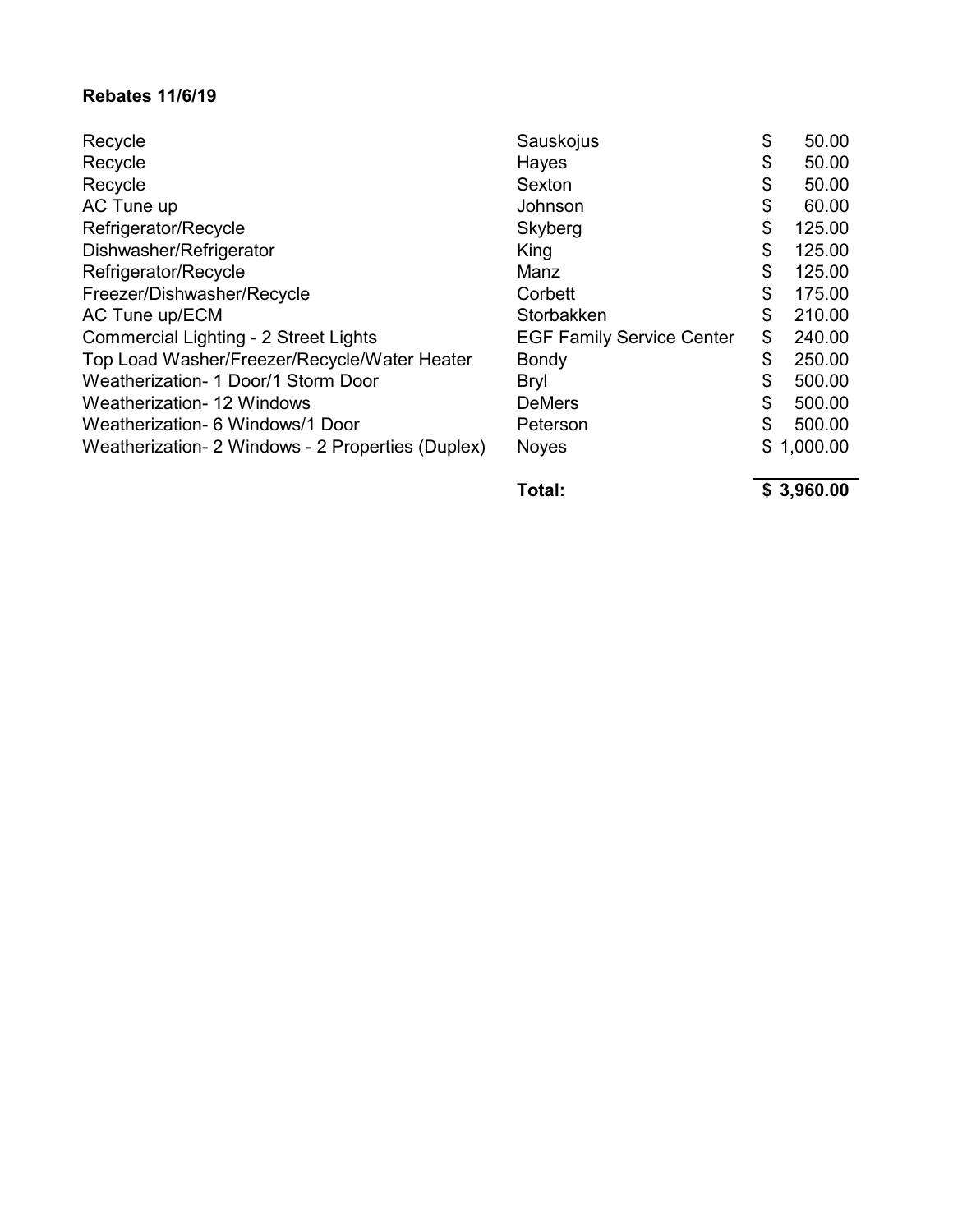# **Request for W&L Commission Action**

| Date: | October 28, 2019                                                                                              |
|-------|---------------------------------------------------------------------------------------------------------------|
| To:   | East Grand Forks Water & Light Commissioners; Keith Mykleseth, General<br>Manager                             |
| From: | <b>Todd Forster, WSN</b>                                                                                      |
| RE:   | Change Order No. 1 to Fusion Automation's 2019 Miscellaneous Electrical<br>Distribution Construction contract |

#### Background:

Changes are required to the existing construction contract to extend the substantial completion deadline from November 29, 2019 to November 27, 2020 and the readiness for final payment deadline from December 27, 2019 to December 23, 2020 (as stated in Specification Section 00500 Article 4.02).

Due to issues beyond Contractor's control (specifically the numerous delays associated with the approval of the BNSF and MnDOT crossing permits, obtaining of easements, and substantial rain and snow in September and October), Contractor was not able to complete all the work identified in the Contract during the June 24, 2019 to November 29, 2019 time frame stated in the Contract and thus the Contract must be extended into the 2020 construction season.

Recommendation:

Review change order material and if found to be satisfactory, approve Change Order No. 1 to the existing Fusion Automation, Inc. construction contract for the 2019 Miscellaneous Electrical Distribution Construction project.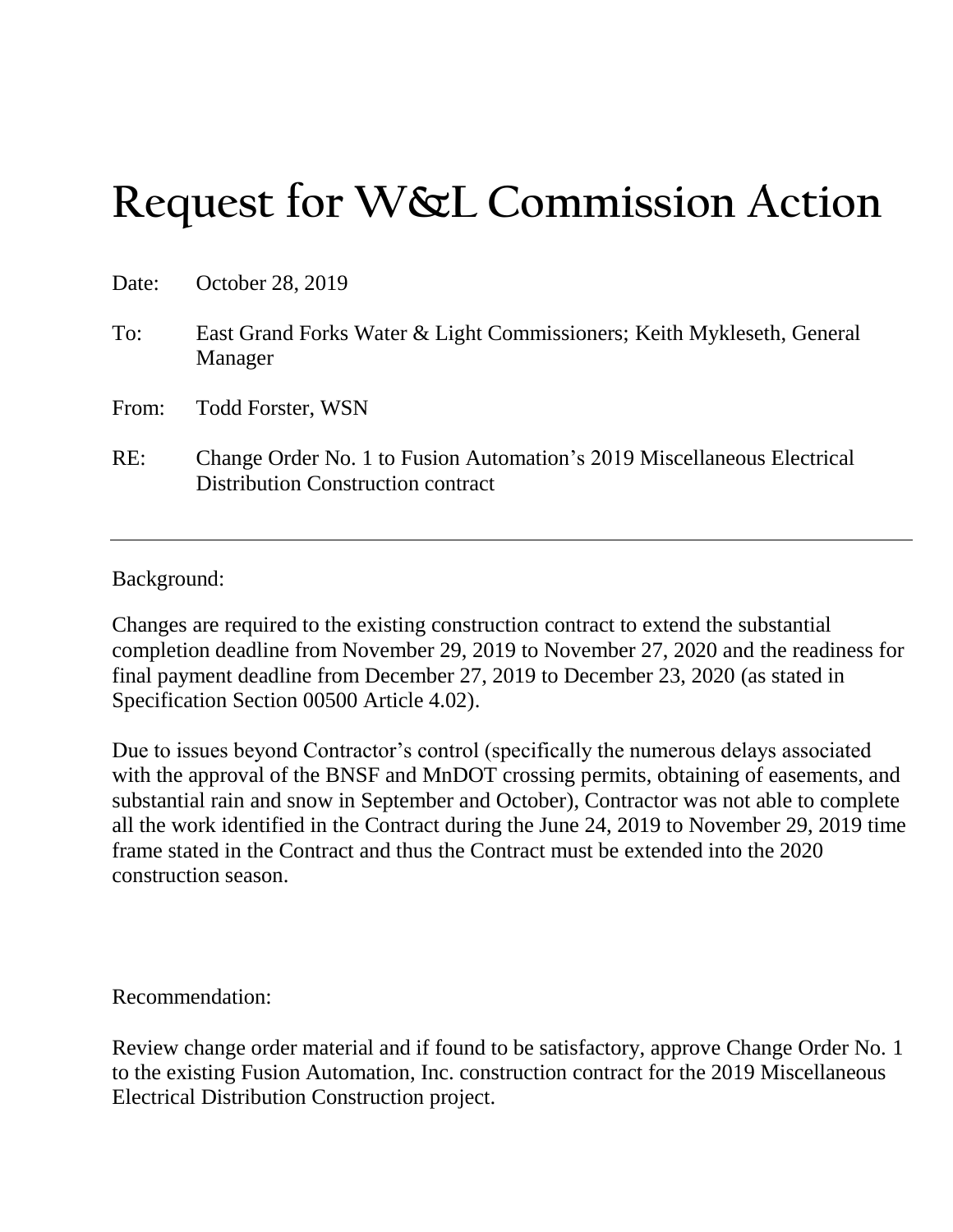#### **CHANGE ORDER**

No. 1

EFFECTIVE DATE November 7, 2019 DATE OF ISSUANCE October 24, 2019

| OWNER:                       |                                     | East Grand Forks Water, Light, Power and Building Commission |
|------------------------------|-------------------------------------|--------------------------------------------------------------|
|                              | CONTRACTOR: Fusion Automation, Inc. |                                                              |
| Contract:                    |                                     |                                                              |
| Project:                     |                                     | 2019 Miscellaneous Electrical Distribution Construction      |
| <b>OWNER's Contract No.:</b> |                                     | ENGINEER's Contract No.: 0707G0038                           |
|                              | ENGINEER: Widseth Smith Nolting     |                                                              |

You are directed to make the following changes in the Contract Documents:

#### **Description:**

1. Extend contract substantial completion date from November 29, 2019 to November 27, 2020 and readiness for final payment date from December 27, 2019 to December 23, 2020. Original completion dates are stated in Specification Section 00500 Article 4.02 of the contract document.

#### **Reason for Change Order:**

<u>Item 1</u>: Due to issues beyond Contractor's control (specifically the numerous delays associated with the approval of the BNSF and MnDOT crossing permits, obtaining of easements, and substantial rains), Contractor was not able to complete all the work identified in the Contract during the June 24, 2019 to November 29, 2019 time frame stated in the Contract and thus the Contract must be extended into the 2020 construction season.

**Attachments: (List documents supporting change)** None.